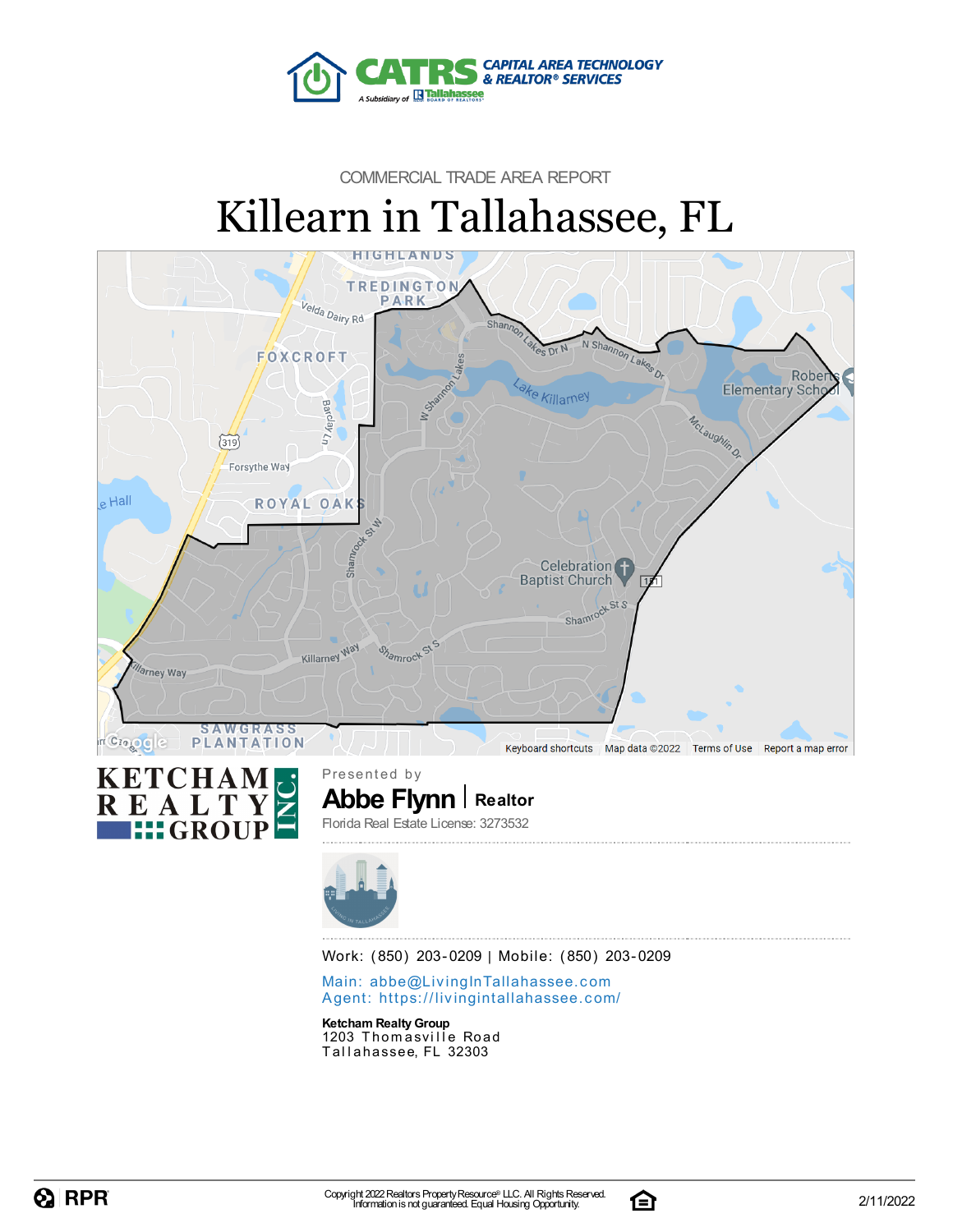|  | T(I) CATRS & REALTOR® SERVICES<br>A Subsidiary of La Tallahassee |
|--|------------------------------------------------------------------|
|--|------------------------------------------------------------------|

#### Criteria Used for Analysis

| Income:                 | Age:              | <b>Population Stats:</b> | Seamentation:             |
|-------------------------|-------------------|--------------------------|---------------------------|
| Median Household Income | <b>Median Age</b> | <b>Total Population</b>  | 1st Dominant Segment      |
| \$91,588                | 48.2              | 10.245                   | <b>Savvy Suburbanites</b> |

### Consumer Segmentation

Life Mode Urbanization **What are the people like that live in this area?** Affluent Estates

Established wealth-educated, well-travelled married couples

**Where do people like this usually live?**

Suburban Periphery Affluence in the suburbs, married couple-families, longer commutes

| <b>Top Tapestry</b><br><b>Segments</b> | <b>Savvy Suburbanites</b>                                         | <b>Exurbanites</b>                                                          | <b>Golden Years</b>                                                             | In Style                                                                          | <b>Green Acres</b>                                                                     |
|----------------------------------------|-------------------------------------------------------------------|-----------------------------------------------------------------------------|---------------------------------------------------------------------------------|-----------------------------------------------------------------------------------|----------------------------------------------------------------------------------------|
| % of Households                        | 2,224 (53.5%)                                                     | 1,455 (35.0%)                                                               | 470 (11.3%)                                                                     | $7(0.2\%)$                                                                        | $1(0.0\%)$                                                                             |
| Lifestyle Group                        | <b>Affluent Estates</b>                                           | <b>Affluent Estates</b>                                                     | Senior Styles                                                                   | GenXurban                                                                         | Cozy Country Living                                                                    |
| <b>Urbanization Group</b>              | Suburban Periphery                                                | Suburban Periphery                                                          | Suburban Periphery                                                              | Metro Cities                                                                      | Rural                                                                                  |
| <b>Residence Type</b>                  | Single Family                                                     | Single Family                                                               | Multi-Units, Single<br>Family                                                   | Single Family                                                                     | Single Family                                                                          |
| <b>Household Type</b>                  | <b>Married Couples</b>                                            | <b>Married Couples</b>                                                      | Singles                                                                         | <b>Married Couples</b><br><b>Without Kids</b>                                     | <b>Married Couples</b>                                                                 |
| <b>Average Household Size</b>          | 2.83                                                              | 2.48                                                                        | 2.05                                                                            | 2.33                                                                              | 2.69                                                                                   |
| <b>Median Age</b>                      | 44.1                                                              | 49.6                                                                        | 51                                                                              | 41.1                                                                              | 43                                                                                     |
| Diversity Index                        | 33.2                                                              | 32.6                                                                        | 40.6                                                                            | 36.9                                                                              | 24                                                                                     |
| <b>Median Household Income</b>         | \$104,000                                                         | \$98,000                                                                    | \$61,000                                                                        | \$66.000                                                                          | \$72,000                                                                               |
| <b>Median Net Worth</b>                | \$502,000                                                         | \$451,000                                                                   | \$140,000                                                                       | \$128,000                                                                         | \$226,000                                                                              |
| <b>Median Home Value</b>               | \$311,000                                                         | \$346,000                                                                   | \$283,000                                                                       | \$214,000                                                                         | \$197,000                                                                              |
| <b>Homeownership</b>                   | 91%                                                               | 85.4%                                                                       | 63.7%                                                                           | 68.8%                                                                             | 86.7%                                                                                  |
| <b>Employment</b>                      | Professional or<br>Management                                     | Professional or<br>Management                                               | Professional or<br>Services                                                     | Professional or<br>Management                                                     | Professional or<br>Management                                                          |
| <b>Education</b>                       | College Degree                                                    | College Degree                                                              | College Degree                                                                  | College Degree                                                                    | College Degree                                                                         |
| <b>Preferred Activities</b>            | Enjoy good food, wine<br>. DIY gardening, home<br>remodeling.     | Contract for home care<br>services, Prefer<br>natural, organic<br>products. | Travel overseas<br>frequently. Shop, pay<br>bills, track investments<br>online. | Support arts, concerts,<br>theaters, museums<br>. Use coupons, mobile<br>coupons. | Are member of<br>veterans' club.<br>fratemal order, Do<br>home improvement<br>projects |
| <b>Financial</b>                       | Carry first, second<br>mortgages                                  | Invest actively; use<br>financial planners                                  | Manage portfolios of<br>CD <sub>S</sub> stocks                                  | Hold retirement<br>savings, insurance<br>policies                                 | Bank, pay bills online                                                                 |
| Media                                  | Shop, bank online                                                 | Support public<br>TV/radio                                                  | Watch cable TV; read<br>newspapers                                              | Carry, use smartphones                                                            | Watch TV by satellite                                                                  |
| <b>Vehicle</b>                         | Prefer late-model<br>SUV <sub>s</sub> minivans,<br>station waqons | Choose late-model<br>luxury cars, SUVs                                      | Prefer late-model<br>vehicle                                                    | Own late-model SUVs<br>or trucks                                                  | Own truck/SUV                                                                          |

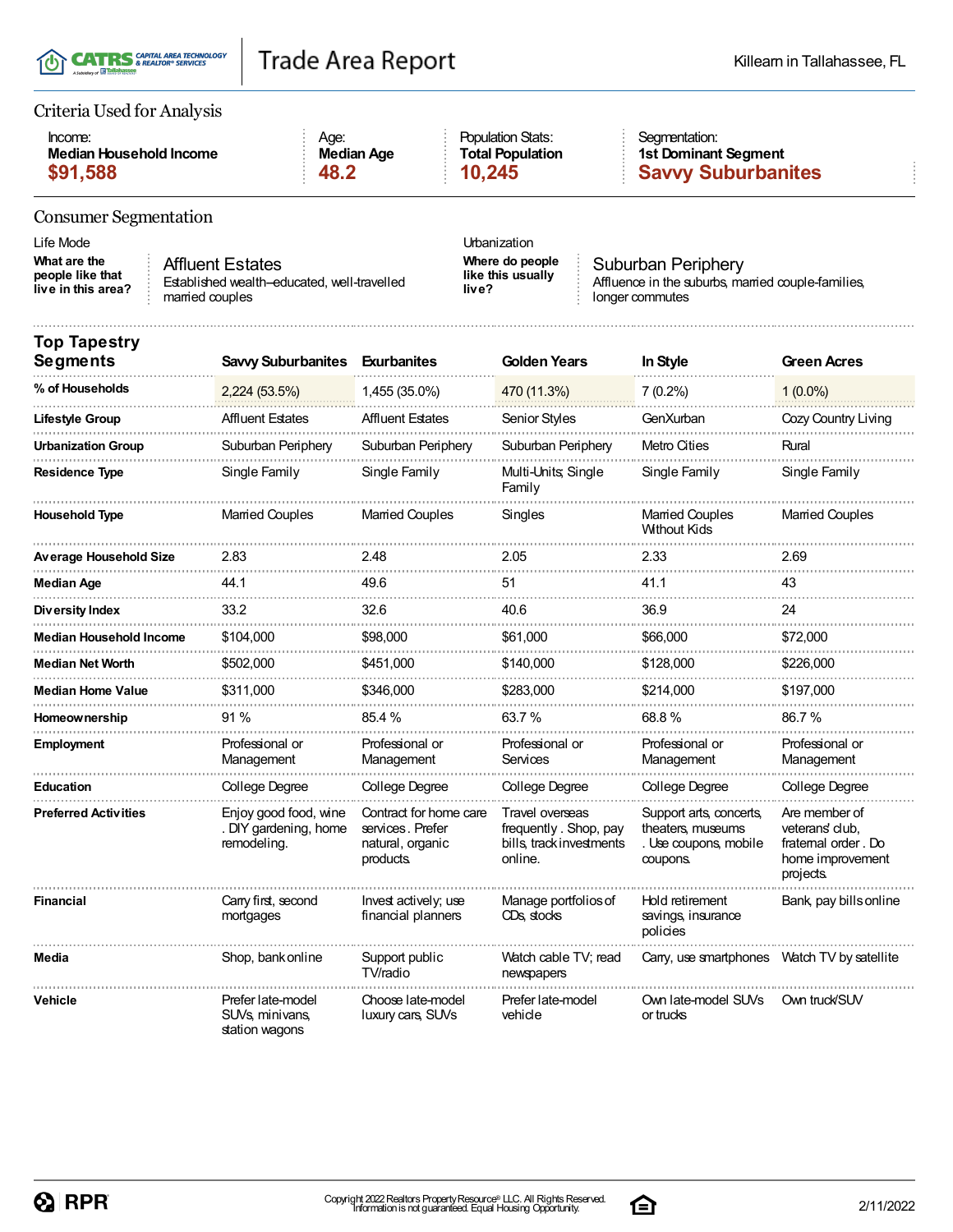

## About this segment Savvy Suburbanites

**Thisisthe** 

#1

dominant segment for thisarea

53.5% of householdsfall

into thissegment

In thisarea

In the United States

# 3.0%

#### of householdsfall into thissegment

#### An overview of who makes up this segment across the United States

### Who We Are

SavvySuburbanites residents are well educated,well read and well capitalized. Families include emptynesters and empty nester wannabes,who still have adult children at home. Located in older neighborhoods outside the urban core, their suburban lifestyle includes home remodeling and gardening plus the active pursuit of sports and exercise. Theyenjoy good food and wine, plus the amenities of the city's cultural events.

#### Our Neighborhood

- Established neighborhoods(most built  $\bullet$ between 1970 and 1990) found in the suburban periphery of large metropolitan markets.
- Married coupleswith no children or older children; average household size is2.83.
- 91% owner occupied; 71% mortgaged.
- Primarily single-family homes, with a median value of \$311,000.
- Low vacancy rate at 4.5%.

#### Socioeconomic Traits

- Education: 48.1% college graduates; 76.1% with some college education.
- Low unemployment at 5.8%; higher labor force participation rate at 68.5% with proportionately more two-worker householdsat 65.4%.
- Well-connected consumersthat appreciate technology and make liberal use of it for everything from shopping and banking to staying current and communicating.
- Informed shoppers that do their research prior to purchasing and focuson quality.

### Market Profile

- Residents prefer late model, family-oriented vehicles: SUVs, minivans, and station wagons.
- Gardening and home remodeling are priorities, usually DIY. Riding mowersand power toolsare popular, although they also hire contractors for the heavy lifting.
- There isextensive use of housekeeping and personal care services.
- Foodies: They like to cookand prefer natural or organic products.
- These investors are financially active, using a number of resources for informed investing. They are not afraid of debt; many households carry first and second mortgages, plushome equity credit lines.
- Physically fit, residentsactively pursue a number of sports, from skiing to golf, and invest heavily in sports gear and exercise equipment.



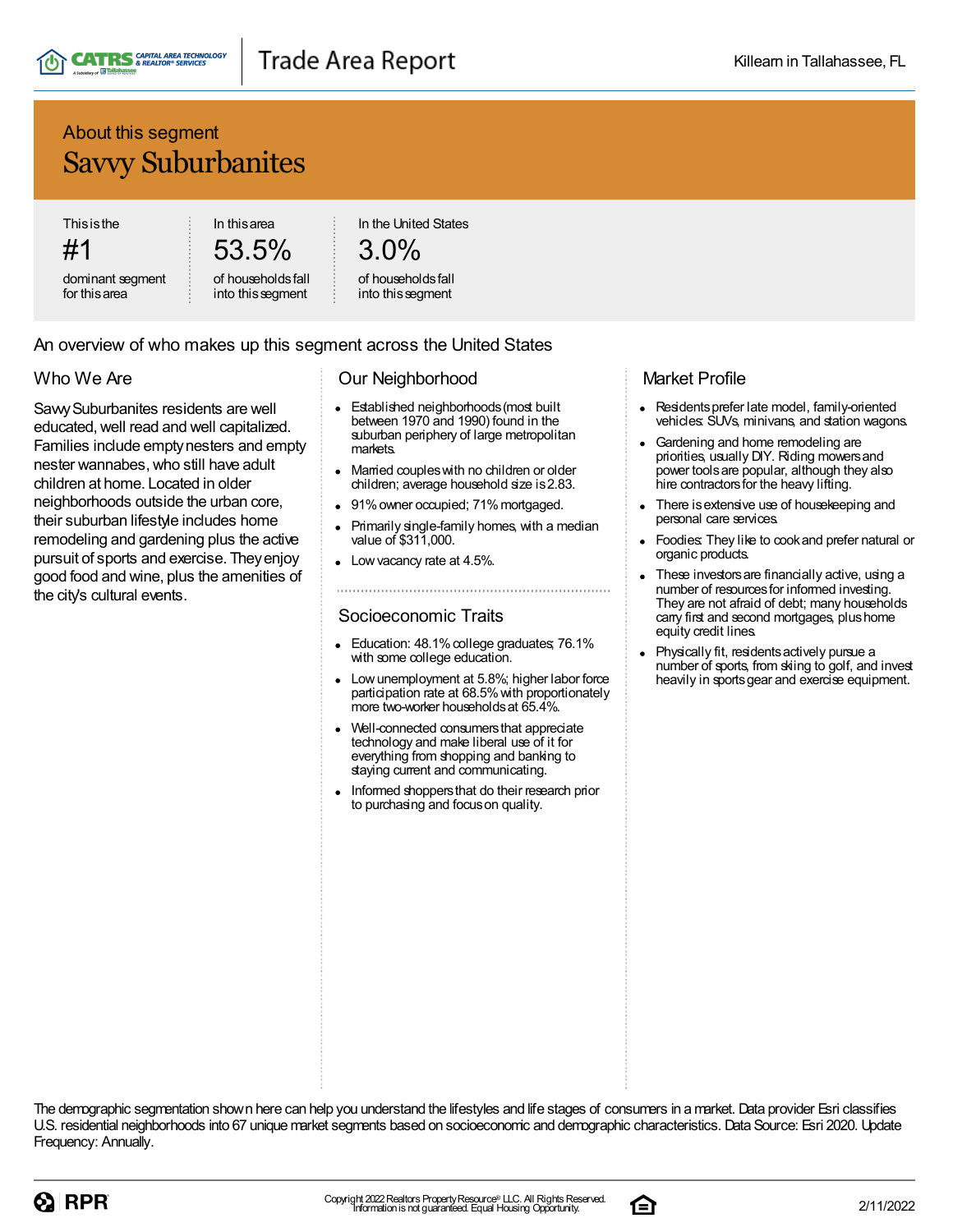

## About this segment Exurbanites

**Thisisthe** 

#2 dominant segment for thisarea

35.0% of householdsfall

into thissegment

In thisarea

In the United States

# 1.9%

#### of householdsfall into thissegment

#### An overview of who makes up this segment across the United States

### Who We Are

Exurbanites residents are approaching retirement but showing fewsigns of slowing down. Theyare active in their communities, generous in their donations, and seasoned travelers. Theytake advantage of their proximity to large metropolitan centers to support the arts, but prefer a more expansive home style in less crowded neighborhoods. Theyhave cultivated a lifestyle that is both affluent and urbane.

#### Our Neighborhood

- Established neighborhoods(most built between 1970 and 1990) found in the suburban periphery of large metropolitan markets.
- A larger market of empty nesters, married coupleswith no children; average household size is 2.48.
- Primarily single-family homes with a high median value of \$346,000, most still carrying mortgages.
- Higher vacancy rate at 9%.

#### Socioeconomic Traits

- Residentsare college educated; more than half have a bachelor's degree or higher; almost 80%have some college education.
- Thislabor force isbeginning to retire. One in three households currently receive Social Security or retirement income. Labor force participation has declined to less than 60%.
- Unemployment remainslowat 5.5%; more of the residentsprefer self-employment or working from home.
- Consumersare more interested in quality than cost. They take pride in their homes and foster a sense of personal style.
- Exurbanites residents are well connected, using the Internet for everything from shopping to managing their finances.
- Sociable and hardworking, they still find time to stay physically fit.

### Market Profile

- Exurbanites residents' preferred vehicles are late-model luxury carsor SUVs.
- They are active supporters of the arts and public television/radio.
- Attentive to ingredients, they prefer natural or organic products.
- Gardening and home improvement are priorities, but they also use a number of services, from home care and maintenance to personal care.
- Financially active with wide-ranging investments, these investors rely on financial planners, extensive reading and the Internet to handle their money.



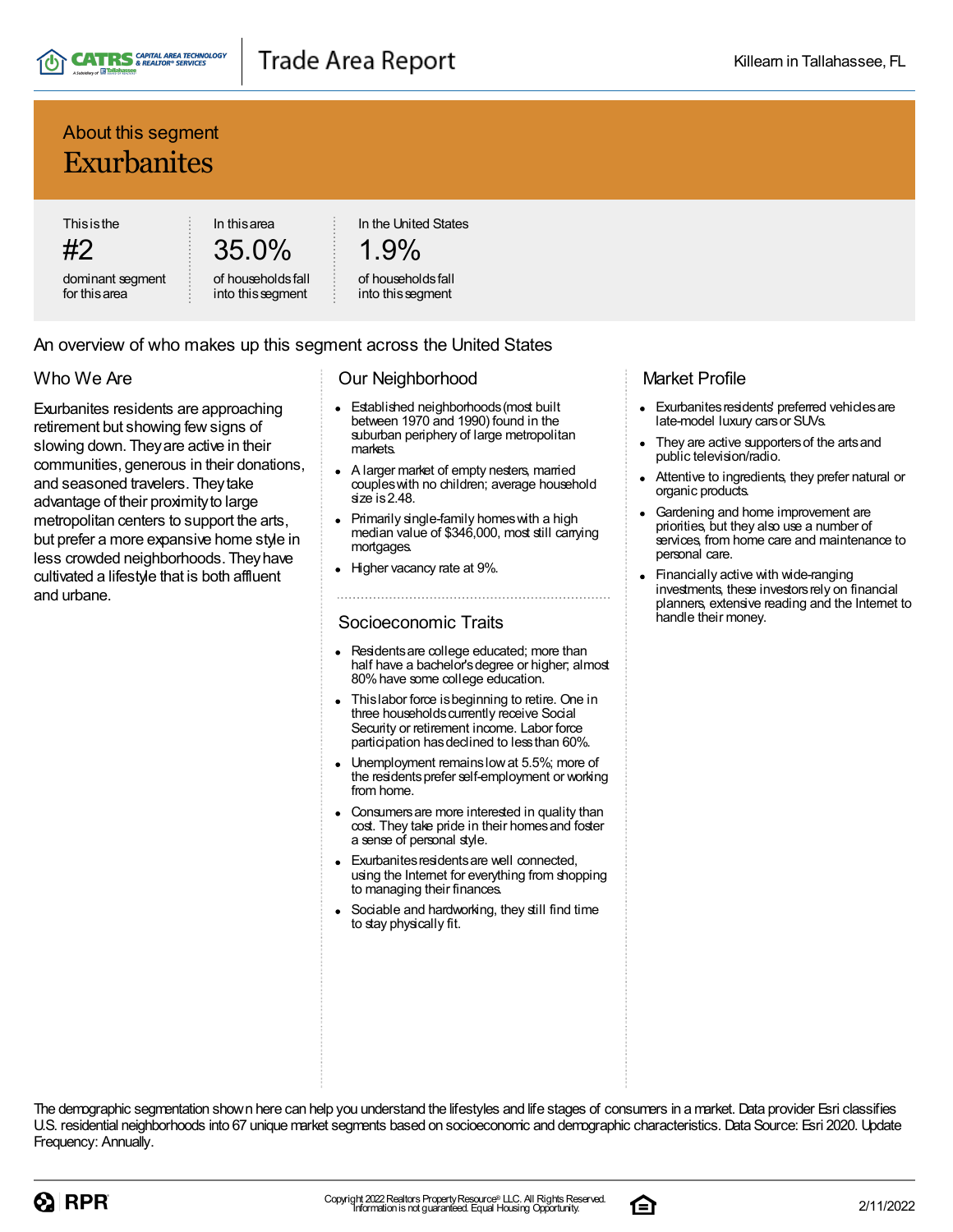

## About this segment Golden Years

**Thisisthe** #3

dominant segment for thisarea

11.3% of householdsfall

into thissegment

In thisarea

In the United States

$$
1.3\%
$$

#### of householdsfall into thissegment

#### An overview of who makes up this segment across the United States

### Who We Are

Golden Years residents are independent, active seniors nearing the end of their careers or alreadyin retirement. This market is primarilysingles living alone or emptynesters. Those still active in the labor force are employed in professional occupations; however, these consumers are activelypursuing a varietyof leisure interests--travel, sports, dining out, museums and concerts. Theyare involved, focused on physical fitness and enjoying their lives. This market is smaller, but growing, and financially secure.

#### Our Neighborhood

- Thisolder market hasa median age of 51 yearsand a disproportionate share (nearly 30%) of residentsaged 65 yearsor older.
- Single-person households(over 40%) and married-couple familieswith no children (onethird) dominate these neighborhoods; average household size islowat 2.05.
- Most of the housing wasbuilt after 1970; approximately 43%of householderslive in single-family homesand 42%in multi-unit dwellings.
- These neighborhoodsare found in large metropolitan areas, outside central cities, scattered acrossthe U.S.

#### Socioeconomic Traits

- Golden Years residents are well educated-20%have graduate or professional degrees, 26%have bachelor'sdegrees, and 26%have some college credits.
- Unemployment islowat 7%, but so islabor force participation at 55%, due to residents reaching retirement.
- Median household income ishigher in this market, more than \$61,000. Although wages still provide income to 2 out of 3 households, earned income is available from investments, Social Security benefitsand retirement income.
- These consumers are well connected: Internet accessisused for everything from shopping or paying bills to monitoring investments and entertainment.
- They are generous supporters of the arts and charitable organizations.
- They keep their landlinesand viewcell phones more asa convenience.

#### Market Profile

- Avid readers, they regularly read daily newspapers, particularly the Sunday edition.
- They subscribe to cable TV; newsand sports programsare popular aswell ason-demand movies.
- They use professional servicesto maintain their homesinside and out and minimize their chores.
- Leisure time is spent on sports (tennis, golf, boating and fishing) or simple exercise like walking.
- Good health isa priority; they believe in healthy eating, coupled with vitaminsand dietary supplements.
- Active social lives include travel, especially abroad, plusgoing to concertsand museums.
- Residentsmaintain actively managed financial portfoliosthat include a range of instruments such as common stock and certificates of deposit (more than six months).



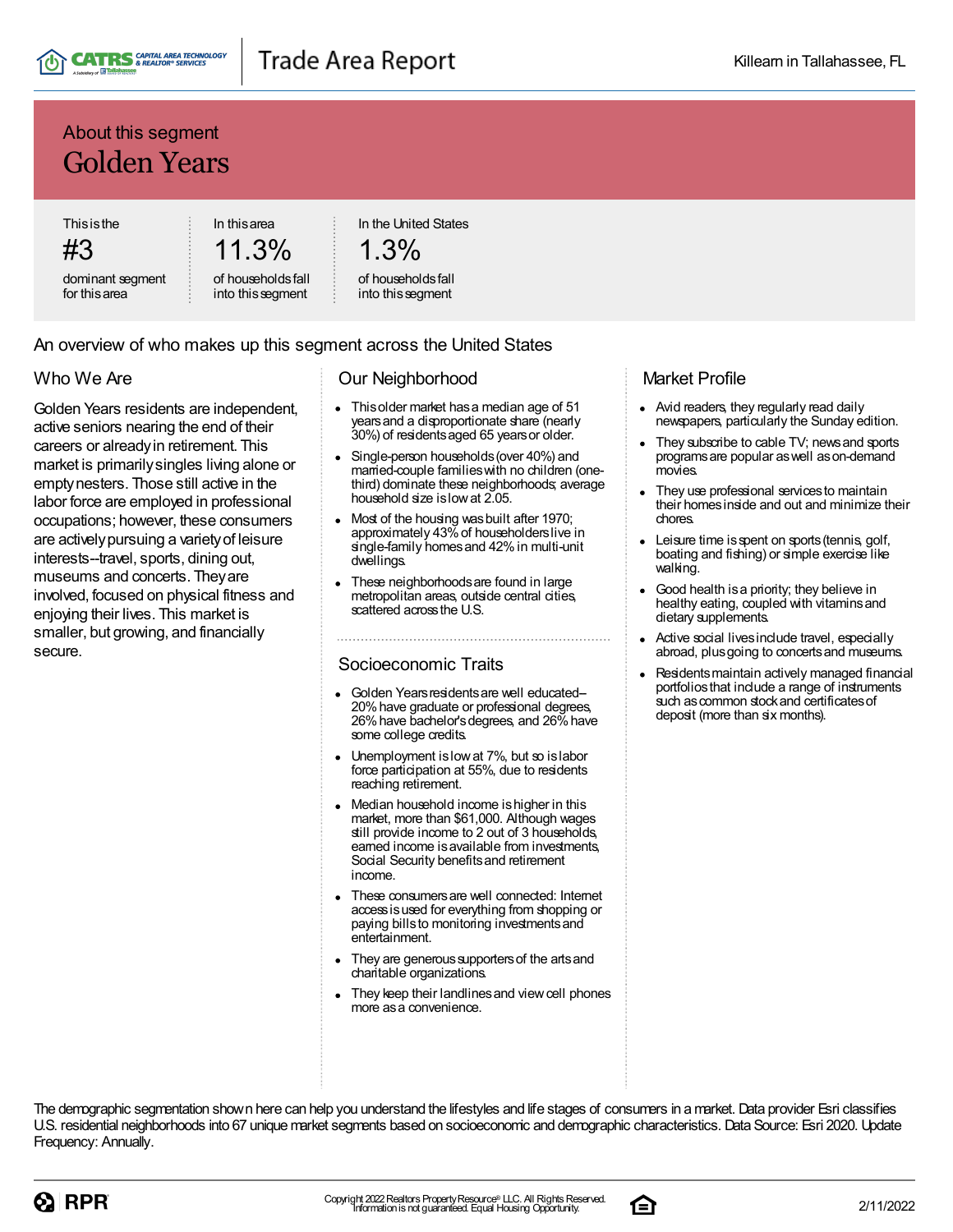

## About this segment In Style

**Thisisthe** 

#4 dominant segment for thisarea

 $0.2\%$ 

In thisarea

In the United States

```
2.2%
```
of householdsfall into thissegment

of householdsfall into thissegment

### An overview of who makes up this segment across the United States

### Who We Are

In Style denizens embrace an urbane lifestyle that includes support of the arts, travel and extensive reading. Theyare connected and make full use of the advantages of mobile devices. Professional couples or single households without children, theyhave the time to focus on their homes and their interests. The population is slightlyolder and alreadyplanning for their retirement.

#### Our Neighborhood

- City dwellersof large metropolitan areas.
- Married couples, primarily with no children or single households; average household size at 2.33.
- Home ownership average at 69%; more than half, 51%, mortgaged.
- Primarily single-family homes, in older neighborhoods(built before 1980), with a mix of town homesand smaller (5-19 units) apartment buildings.
- Median home value at \$213,500.
- Vacant housing unitsat 8.8%.

### Socioeconomic Traits

- College educated: 46%are graduates; 75% with some college education.
- Lowunemployment isat 5.6%; higher labor force participation rate is at 68% with proportionately more two-worker households.
- Median household income of \$65,600 reveals an affluent market with income supplemented by investmentsand a substantial net worth.
- Connected and knowledgeable, they carry smartphones and use many of the features.
- Attentive to price, they use coupons, especially mobile coupons.

### Market Profile

- Partial to late model SUVs or trucks.
- Homes integral part of their style; invest in  $\bullet$ home remodeling/maintenance, DIY or contractors; housekeeping hired.
- Prefer organic foods, including growing their own vegetables.
- Financially active, from a variety of investments to home equity lines of credit.
- Meticulousplanners, both well insured and well invested in retirement savings.
- Generous with support of various charities and causes.
- Actively support the arts, theater, concertsand museums.



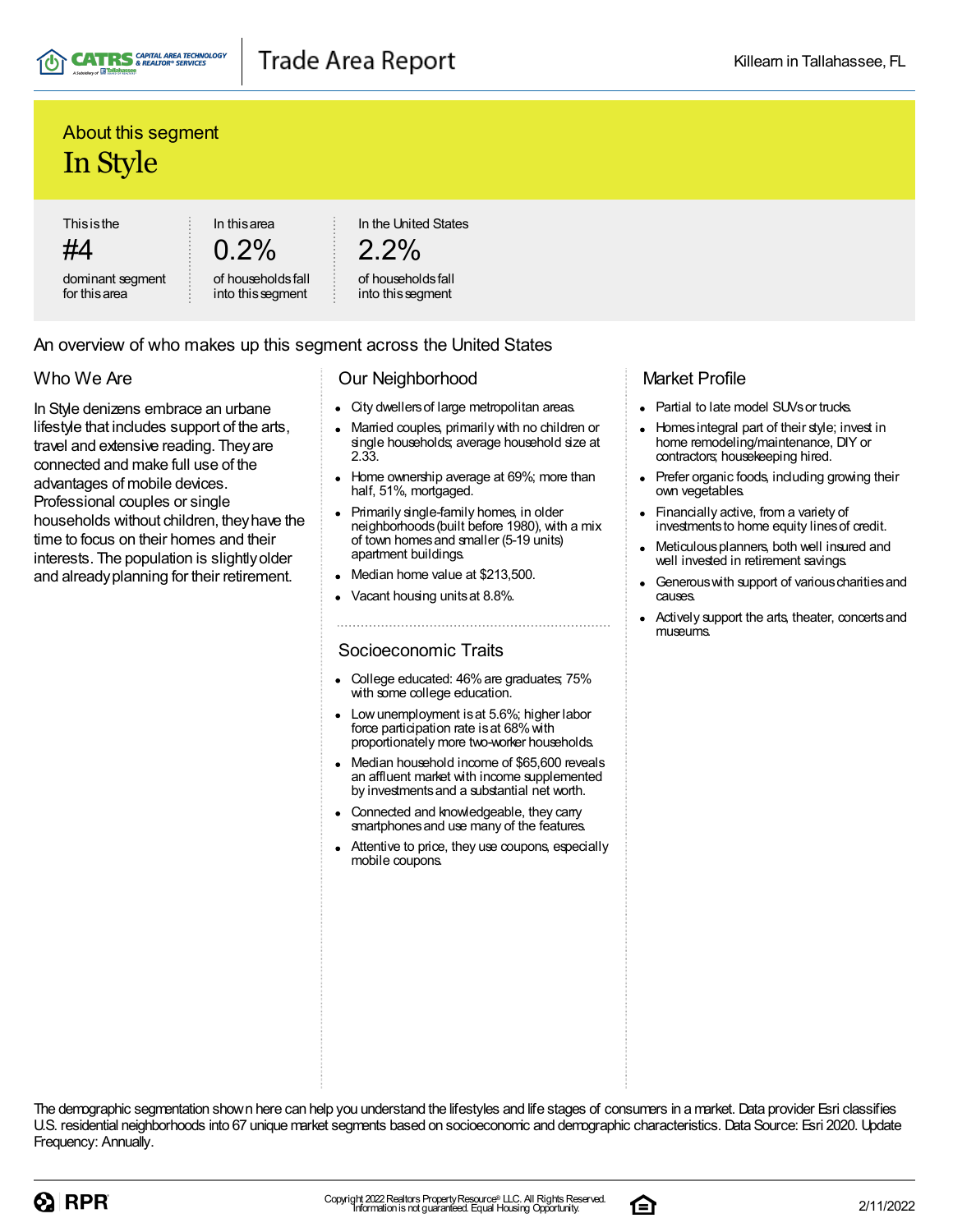

### About this segment Green Acres

**Thisisthe** 

#5 dominant segment for thisarea

0.0% of householdsfall

into thissegment

In thisarea

In the United States

# 3.2%

#### of householdsfall into thissegment

#### An overview of who makes up this segment across the United States

#### Who We Are

The Green Acres lifestyle features country living and self-reliance. Theyare avid do-ityourselfers, maintaining and remodeling their homes, with all the necessary power tools to accomplish the jobs.Gardening, especiallygrowing vegetables, is also a priority, again with the right tools, tillers, tractors and riding mowers. Outdoor living also features a varietyof sports: hunting and fishing, motorcycling, hiking and camping, and even golf. Self-described conservatives, residents of Green Acres remain pessimistic about the near future yet are heavilyinvested in it.

#### Our Neighborhood

- Rural enclaves in metropolitan areas, primarily (not exclusively) older homeswith acreage; newhousing growth in
- the past 10 years.
- Single-family, owner-occupied housing, with a median value of \$197,000.
- An older market, primarily married couples, most with no children.

### Socioeconomic Traits

- Education: 60% are college educated.
- Unemployment is low at 6%; labor force participation rate ishigh at 67.4%.
- Income isderived not only from wagesand salariesbut also from self-employment (more than 15%of households), investments(30%of households), and increasingly, from retirement.
- They are cautious consumers with a focus on quality and durability.
- Comfortable with technology, more asa tool than a trend: banking or paying billsonline is convenient; but the Internet isnot viewed as entertainment.
- Economic outlook is professed as pessimistic, but consumersare comfortable with debt, primarily ashome and auto loans, and investments.

#### Market Profile

- Purchasing choicesreflect Green Acres' residents country life, including a variety of vehiclesfrom trucksand SUVsto ATVsand motorcycles, preferably late model.
- Homeownersfavor DIY home improvement projectsand gardening.
- Media of choice are provided by satellite service, radio and television, also with an emphasison country and home and garden.
- Green Acres residents pursue physical fitness vigorously, from working out on home exercise equipment to playing a variety of sports.
- Residentsare active in their communitiesand a variety of social organizations, from fraternal orders to veterans' clubs.



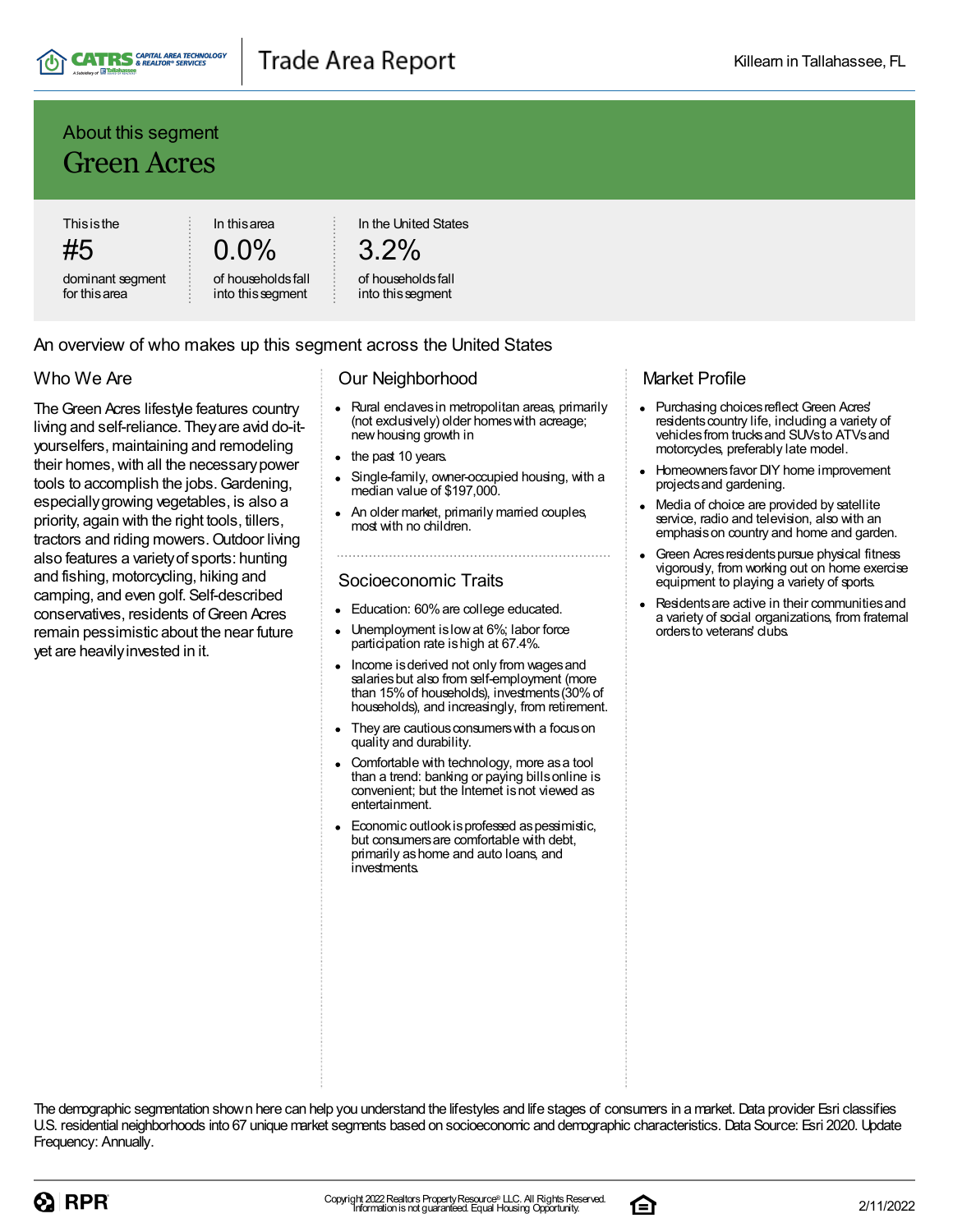## Killearn in Tallahassee, FL: Population Comparison

| <b>Total Population</b>                      | Killearn            | 10,245     |
|----------------------------------------------|---------------------|------------|
| This chart shows the total population in     |                     | 10,449     |
| an area, compared with other<br>geographies. | Leon County 294,288 |            |
| Data Source: U.S. Census American            |                     | 306,980    |
| Community Survey via Esri, 2020              | Florida             | 21,165,619 |
| Update Frequency: Annually                   |                     |            |
|                                              |                     | 22,655,619 |
|                                              |                     |            |
| 2025 (Projected)                             |                     |            |

| <b>Population Density</b>                                                     | Killearn            | 2,261.4 |
|-------------------------------------------------------------------------------|---------------------|---------|
| This chart shows the number of people<br>per square mile in an area, compared |                     | 2,306.4 |
| with other geographies.                                                       | Leon County         | 419.3   |
| Data Source: U.S. Census American                                             |                     | 437.4   |
| Community Survey via Esri, 2020                                               | Florida             | 360.9   |
| Update Frequency: Annually                                                    |                     | 386.4   |
| $\vert$ 2020                                                                  |                     |         |
| 2025 (Projected)                                                              |                     |         |
|                                                                               |                     |         |
|                                                                               |                     |         |
| Dopulation Change Cines 0010                                                  | $V$ illoown la 2004 |         |

| Population Change Since 2010                                                | Killearn    | 2.39%  |  |
|-----------------------------------------------------------------------------|-------------|--------|--|
| This chart shows the percentage change                                      |             | 1.99%  |  |
| in area's population from 2010 to 2020,<br>compared with other geographies. | Leon County | 6.82%  |  |
| Data Source: U.S. Census American                                           |             | 4.31%  |  |
| Community Survey via Esri, 2020<br>Update Frequency: Annually               | Florida     | 13.01% |  |
|                                                                             |             | 7.04%  |  |
| $\blacksquare$ 2020                                                         |             |        |  |
| 2025 (Projected)                                                            |             |        |  |

### TotalDaytime Population

Thischart showsthe number of people who are present in an area during normal business hours, including workers, and comparesthat population to other geographies. Daytime population isin contrast to the "resident" population present during evening and nighttime hours.

Data Source: U.S. CensusAmerican Community Survey via Esri, 2020

Update Frequency: Annually

**Killearn** 



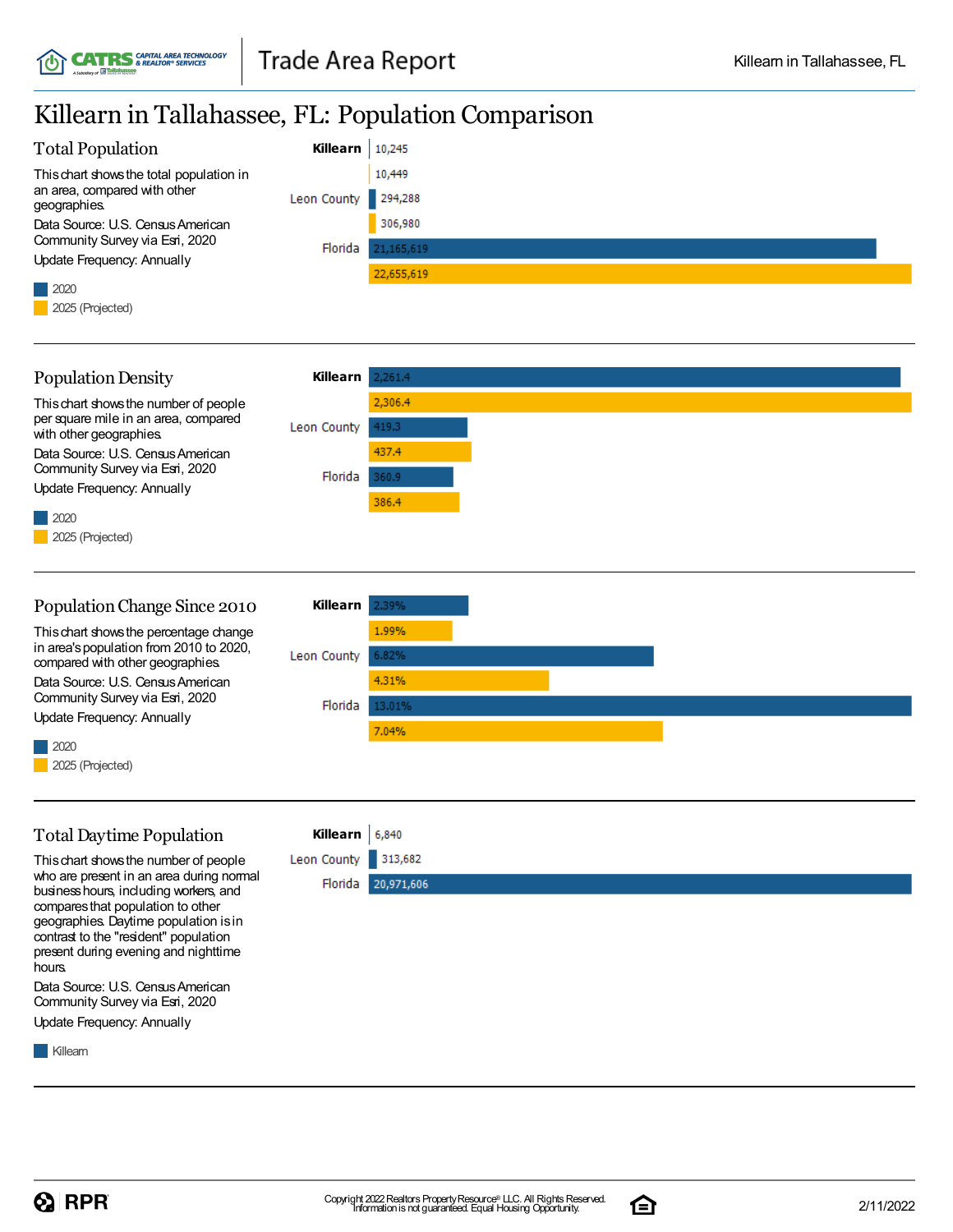

**Killearn** 1,509.8

Florida 357.6

447.0

Leon County

#### Daytime Population Density

Thischart showsthe number people who are present in an area during normal businesshours, including workers, per square mile in an area, compared with other geographies. Daytime population is in contrast to the "resident" population present during evening and nighttime hours.

Data Source: U.S. Census American Community Survey via Esri, 2020

Update Frequency: Annually

**Killearn** 



17,458,736

compared with other geographies. Data Source: U.S. Census American Community Survey via Esri, 2020

Update Frequency: Annually

#### 2020 2025 (Projected)

#### **Killearn** 52.5% 47.5% 52.4% 47.6% 52.0% 48.0% Leon County 52.0% 48.0% Florida 51.1% 48.9% 48.9% 51.1%

#### Thischart showsthe ratio of femalesto malesin an area, compared with other geographies.

Female / Male Ratio

Data Source: U.S. Census American Community Survey via Esri, 2020

Update Frequency: Annually

Women 2020 **Men 2020** Women 2025 (Projected) Men 2025 (Projected)

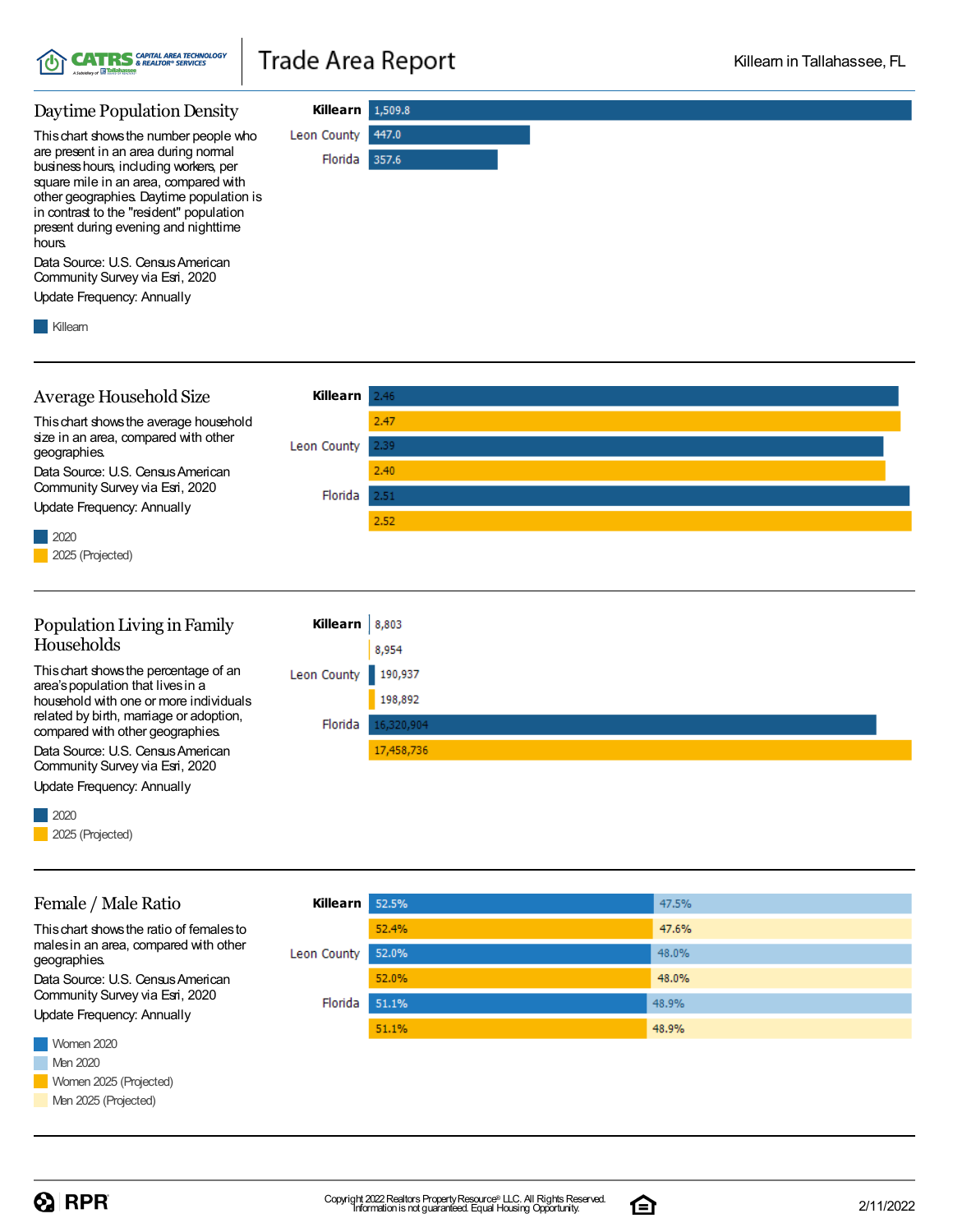## Killearn in Tallahassee, FL: Age Comparison



#### Population by Age

Thischart breaksdown the population of an area by age group. Data Source: U.S. Census American Community Survey via Esri, 2020 Update Frequency: Annually

2020 2025 (Projected)



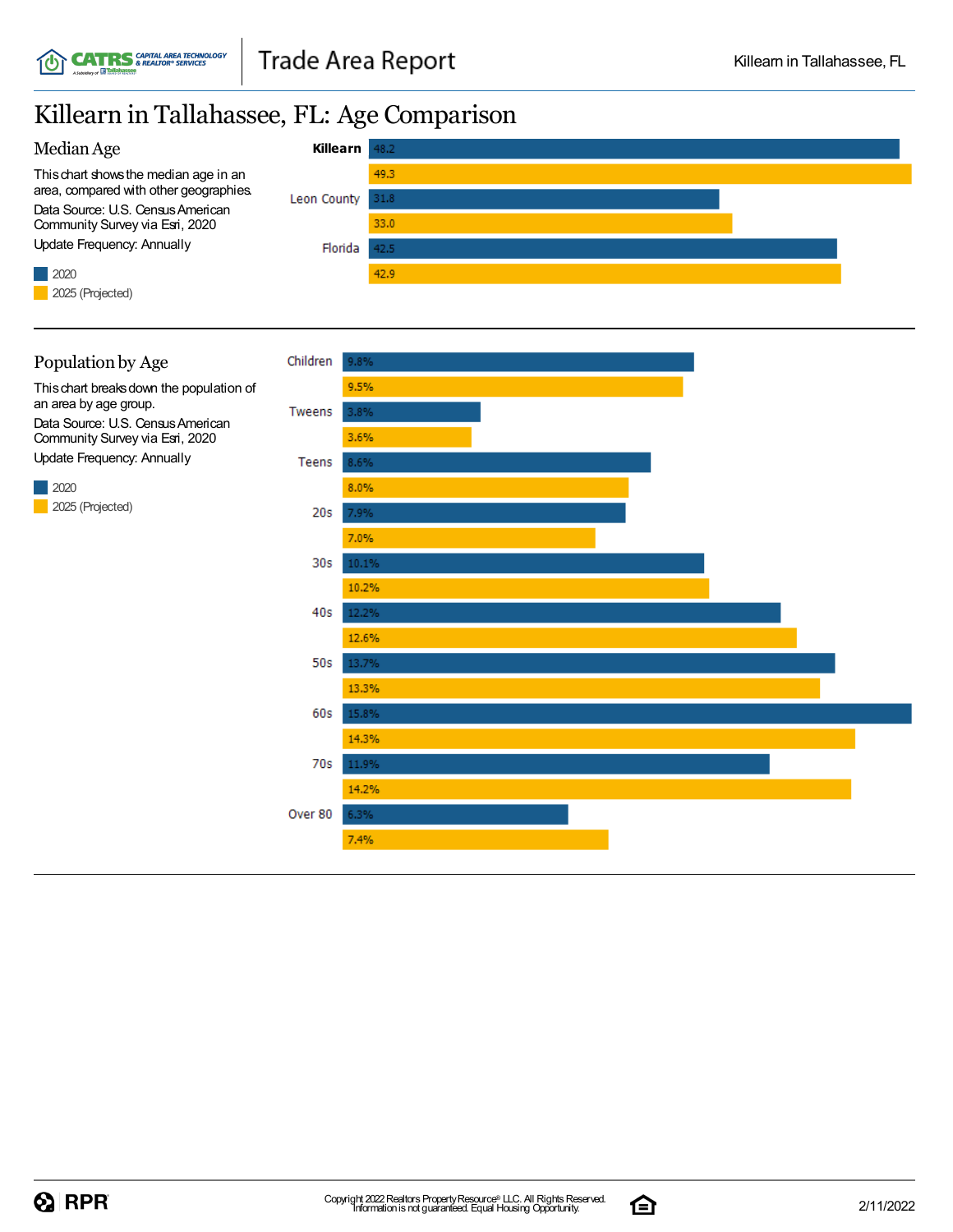## Killearn in Tallahassee, FL: Marital Status Comparison

| Killearii ili Tallanassee, FL. Marital Status Comparison                                                                                                                                                                  |                             |              |       |       |  |
|---------------------------------------------------------------------------------------------------------------------------------------------------------------------------------------------------------------------------|-----------------------------|--------------|-------|-------|--|
| Married / Unmarried Adults                                                                                                                                                                                                | <b>Killearn</b>             | 62.6%        |       | 37.4% |  |
| Ratio                                                                                                                                                                                                                     | Leon County                 | 39.0%        | 61.0% |       |  |
| This chart shows the ratio of married to<br>unmarried adults in an area, compared<br>with other geographies.<br>Data Source: U.S. Census American<br>Community Survey via Esri, 2020<br><b>Update Frequency: Annually</b> | Florida                     | 48.4%        | 51.6% |       |  |
| Married<br>Unmarried                                                                                                                                                                                                      |                             |              |       |       |  |
| Married                                                                                                                                                                                                                   | Killearn                    | 62.6%        |       |       |  |
| This chart shows the number of people in                                                                                                                                                                                  | Leon County                 | 39.0%        |       |       |  |
| an area who are married, compared with<br>other geographies.                                                                                                                                                              | Florida                     | 48.4%        |       |       |  |
| Data Source: U.S. Census American<br>Community Survey via Esri, 2020                                                                                                                                                      |                             |              |       |       |  |
| <b>Update Frequency: Annually</b>                                                                                                                                                                                         |                             |              |       |       |  |
| Never Married                                                                                                                                                                                                             | Killearn                    | 17.8%        |       |       |  |
| This chart shows the number of people in                                                                                                                                                                                  | Leon County                 | 47.1%        |       |       |  |
| an area who have never been married,<br>compared with other geographies.                                                                                                                                                  | Florida                     | 31.9%        |       |       |  |
| Data Source: U.S. Census American<br>Community Survey via Esri, 2020                                                                                                                                                      |                             |              |       |       |  |
| <b>Update Frequency: Annually</b>                                                                                                                                                                                         |                             |              |       |       |  |
| Widowed                                                                                                                                                                                                                   |                             |              |       |       |  |
|                                                                                                                                                                                                                           | Killearn                    | 8.0%<br>3.9% |       |       |  |
| This chart shows the number of people in<br>an area who are widowed, compared<br>with other geographies.                                                                                                                  | Leon County<br>Florida 6.8% |              |       |       |  |
| Data Source: U.S. Census American<br>Community Survey via Esri, 2020                                                                                                                                                      |                             |              |       |       |  |
| <b>Update Frequency: Annually</b>                                                                                                                                                                                         |                             |              |       |       |  |
| Divorced                                                                                                                                                                                                                  | Killearn                    | 11.6%        |       |       |  |
| This chart shows the number of people in                                                                                                                                                                                  | Leon County                 | 10.0%        |       |       |  |
| an area who are divorced, compared with<br>other geographies.                                                                                                                                                             | Florida                     | 13.0%        |       |       |  |
| Data Source: U.S. Census American<br>Community Survey via Esri, 2020                                                                                                                                                      |                             |              |       |       |  |
| Update Frequency: Annually                                                                                                                                                                                                |                             |              |       |       |  |

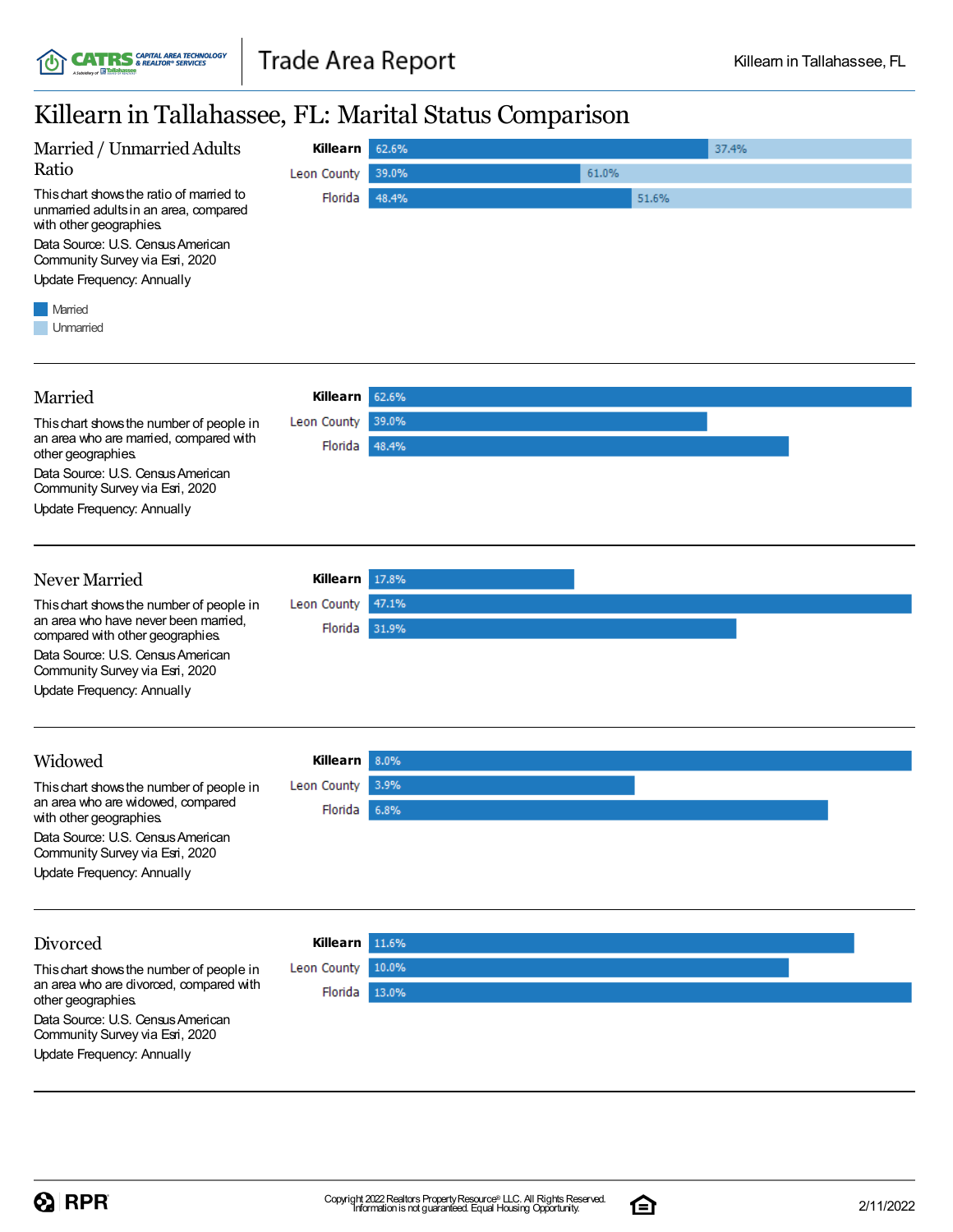# Killearn in Tallahassee, FL: Economic Comparison

**CATRS** SAPITAL AREA TECHNOLOGY



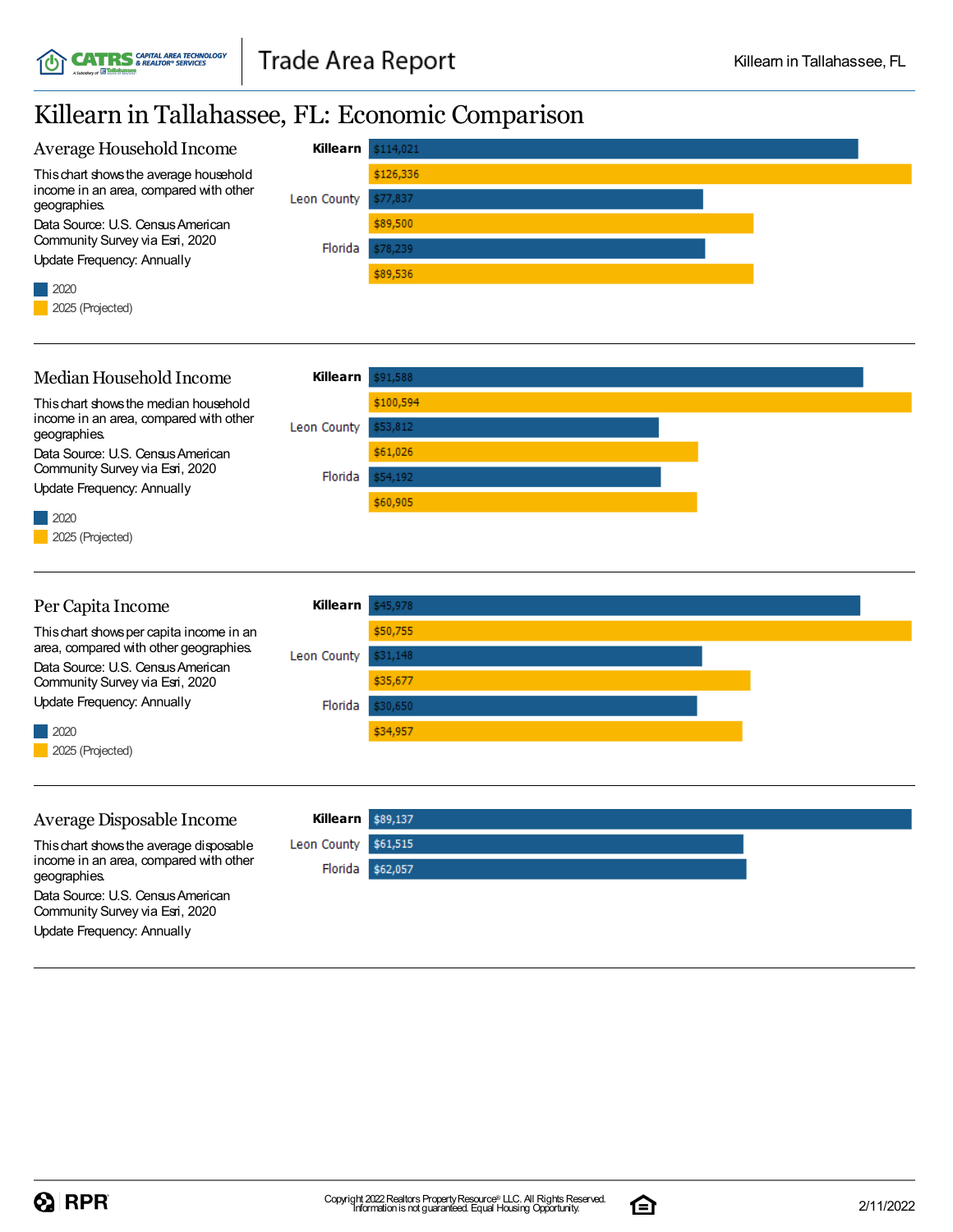

### Unemployment Rate

Thischart showsthe unemployment trend in an area, compared with other geographies.

Data Source: Bureau of Labor Statistics via 3DL

Update Frequency: Monthly





| <b>Employment Count by</b>                                                     | <b>Public Administration</b>                  | 1,016             |
|--------------------------------------------------------------------------------|-----------------------------------------------|-------------------|
| Industry                                                                       | Education                                     | 905               |
| This chart shows industries in an area<br>and the number of people employed in | Professional, Scientific and Technical        | 637               |
| each category.                                                                 | <b>Health Care and Social Assistance</b>      | 576               |
| Data Source: Bureau of Labor Statistics<br>via Esri, 2020                      | Retail Trade                                  | 409               |
| <b>Update Frequency: Annually</b>                                              | Other                                         | 197               |
|                                                                                | <b>Finance and Insurance</b>                  | 183               |
|                                                                                | Real Estate, Rental and Leasing               | 175               |
|                                                                                | Accommodation and Food                        | 173               |
|                                                                                | Transportation and Warehousing                | 135               |
|                                                                                | Construction                                  | 122               |
|                                                                                | Administrative Support and Waste Management   | 113               |
|                                                                                | Manufacturing                                 | 110               |
|                                                                                | Information                                   | 99                |
|                                                                                | Arts, Entertainment and Recreation            | 90                |
|                                                                                | <b>Wholesale Trade</b>                        | 77                |
|                                                                                | Utilities                                     | $\blacksquare$ 11 |
|                                                                                | Agriculture, Forestry, Fishing and Hunting 11 |                   |
|                                                                                | Business Management 0 or no data              |                   |
|                                                                                | Mining                                        | 0 or no data      |
|                                                                                |                                               |                   |

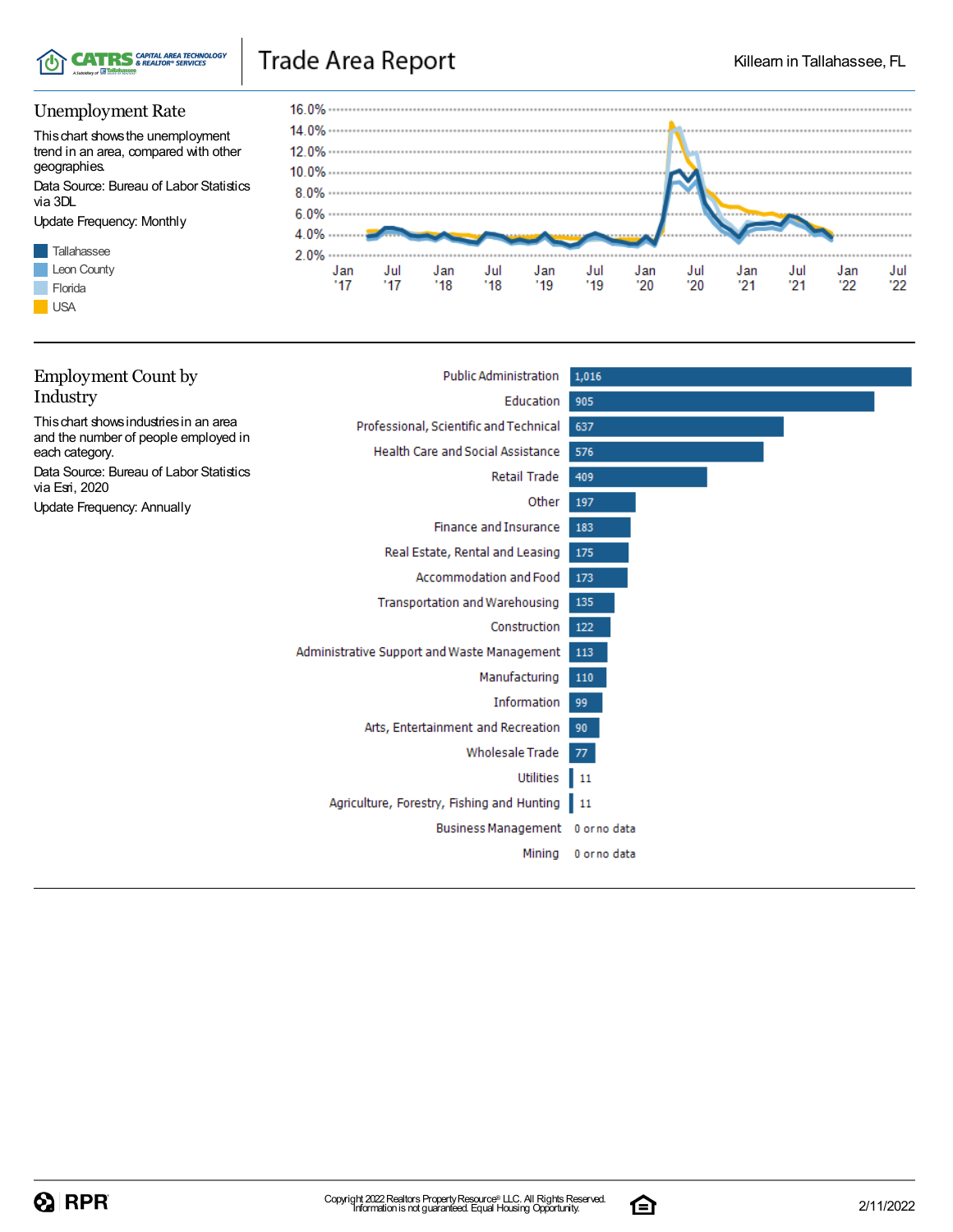**Killearn**

Florida

Leon County

 $0.8%$ 

1.8%

4.5%

1.1%

4.2%

6.6%

1.7% 3.7%

4.1%

**Killearn**

Florida

**Leon County** 

**Killearn**

Leon County Florida

## Killearn in Tallahassee, FL: Education Comparison

#### Less than 9th Grade

Thischart showsthe percentage of people in an area who have lessthan a ninth grade education, compared with other geographies.

Data Source: U.S. Census American Community Survey via Esri, 2020

Update Frequency: Annually

#### Some High School

Thischart showsthe percentage of people in an area whose highest educational achievement is some high school, without graduating or passing a high school GED test, compared with other geographies.

Data Source: U.S. Census American Community Survey via Esri, 2020

Update Frequency: Annually

#### High School GED

Thischart showsthe percentage of people in an area whose highest educational achievement ispassing a high school GED test, compared with other geographies.

Data Source: U.S. Census American Community Survey via Esri, 2020

Update Frequency: Annually

### High School Graduate

This chart shows the percentage of people in an area whose highest educational achievement ishigh school, compared with other geographies. Data Source: U.S. Census American Community Survey via Esri, 2020

Update Frequency: Annually

### **Killearn** Leon County 14.3% Florida 24.6%

#### Some College

Thischart showsthe percentage of people in an area whose highest educational achievement issome college, without receiving a degree, compared with other geographies.

Data Source: U.S. Census American Community Survey via Esri, 2020

Update Frequency: Annually





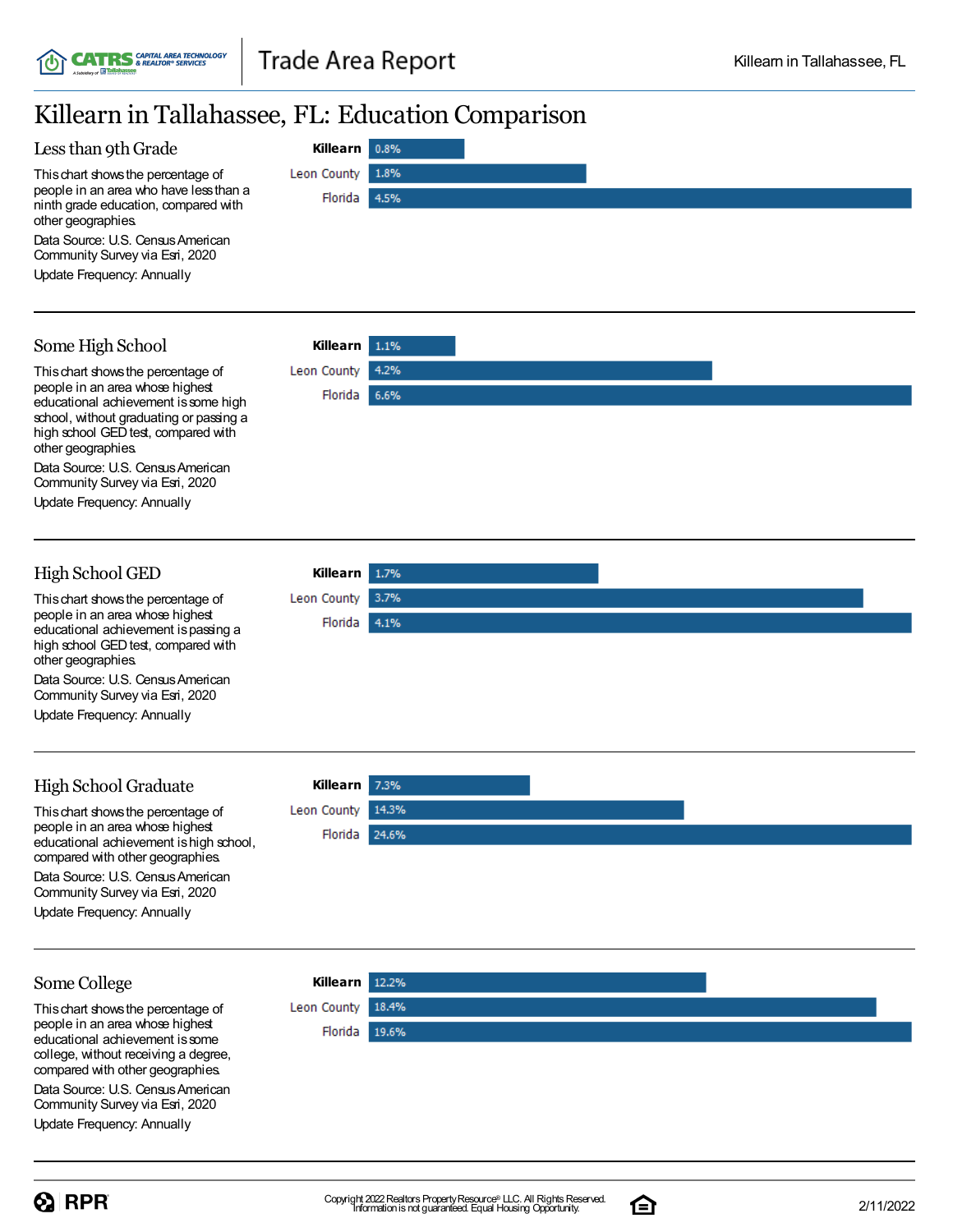

#### **Killearn** Associate Degree Leon County 9.9% Thischart showsthe percentage of people in an area whose highest Florida 10.2% educational achievement isan associate degree, compared with other geographies. Data Source: U.S. Census American Community Survey via Esri, 2020 Update Frequency: Annually **Killearn** Bachelor's Degree Thischart showsthe percentage of Leon County 26.8% people in an area whose highest Florida 19.3% educational achievement isa bachelor's degree, compared with other geographies. Data Source: U.S. Census American Community Survey via Esri, 2020 Update Frequency: Annually

#### Grad/Professional Degree

Thischart showsthe percentage of people in an area whose highest educational achievement isa graduate or professional degree, compared with other geographies.

Data Source: U.S. Census American Community Survey via Esri, 2020

Update Frequency: Annually



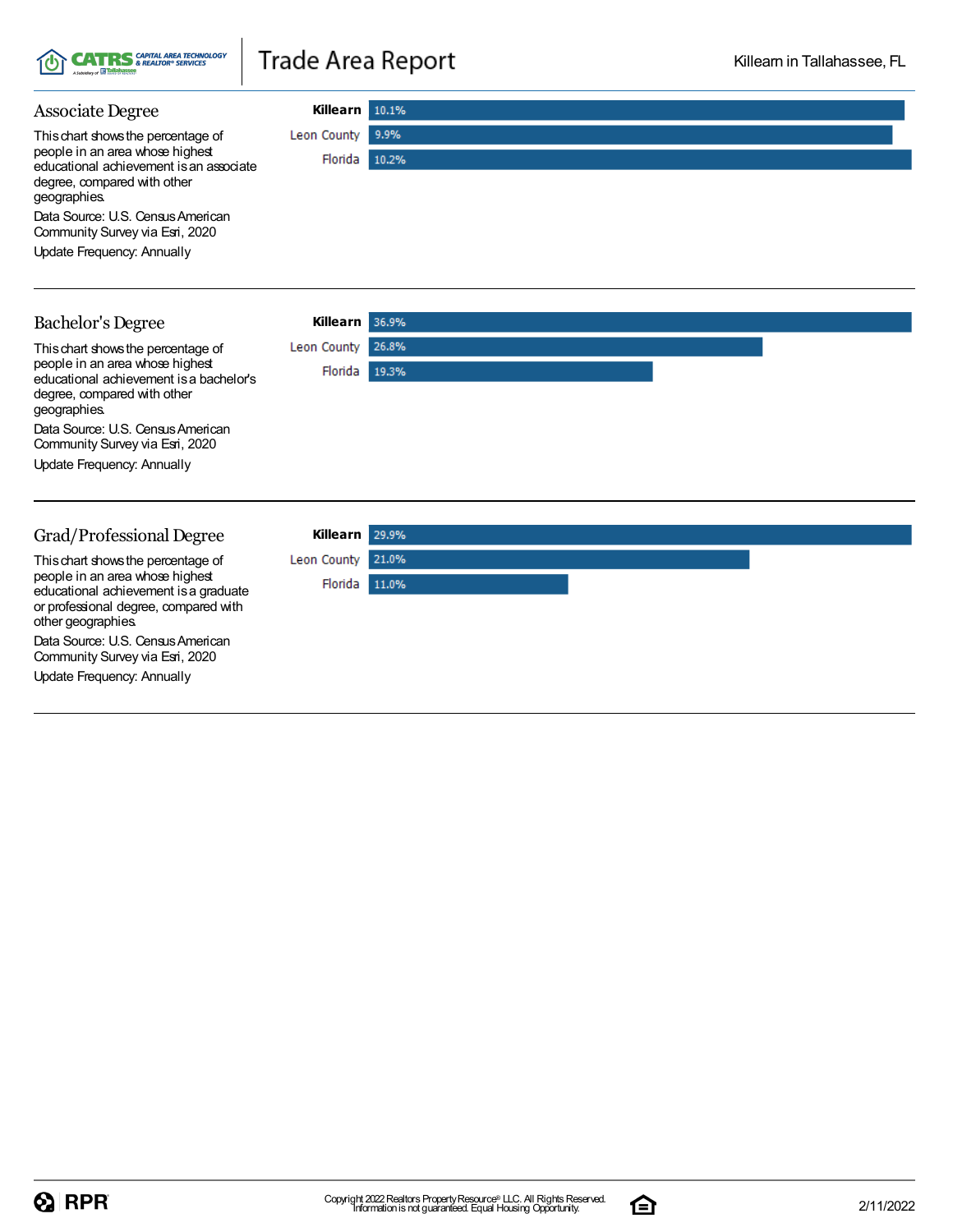# Killearn in Tallahassee, FL: Commute Comparison

**CATRS** CAPITAL AREA TECHNOLOGY

í¢

| <b>Average Commute Time</b>                                    | <5 Minutes    | 2.2%  |
|----------------------------------------------------------------|---------------|-------|
| This chart shows average commute times                         | 5-10 Minutes  | 6.1%  |
| to work, in minutes, by percentage of an<br>area's population. | 10-15 Minutes | 10.9% |
| Data Source: U.S. Census American                              | 15-20 Minutes | 16.2% |
| Community Survey via Esri, 2020<br>Update Frequency: Annually  | 20-25 Minutes | 22.7% |
|                                                                | 25-30 Minutes | 12.4% |
| Killearn                                                       | 30-35 Minutes | 20.6% |
|                                                                | 35-40 Minutes | 2.1%  |
|                                                                | 40-45 Minutes | 1.3%  |
|                                                                | 45-60 Minutes | 2.9%  |
|                                                                | 60-90 Minutes | 1.5%  |
|                                                                | >90 Minutes   | 1.1%  |
|                                                                |               |       |
|                                                                |               |       |
| How People Get to Work                                         | Drive Alone   | 89.2% |

| This chart shows the types of<br>transportation that residents of the area | Carpool 9.0%          |           |
|----------------------------------------------------------------------------|-----------------------|-----------|
| you searched use for their commute, by                                     | Work at Home 6.8%     |           |
| percentage of an area's population.                                        | Other 0.8%            |           |
| Data Source: U.S. Census American<br>Community Survey via Esri, 2020       |                       | Walk 0.6% |
| Update Frequency: Annually                                                 |                       | Bus 0.5%  |
| Killearn                                                                   | Public Transit   0.5% |           |

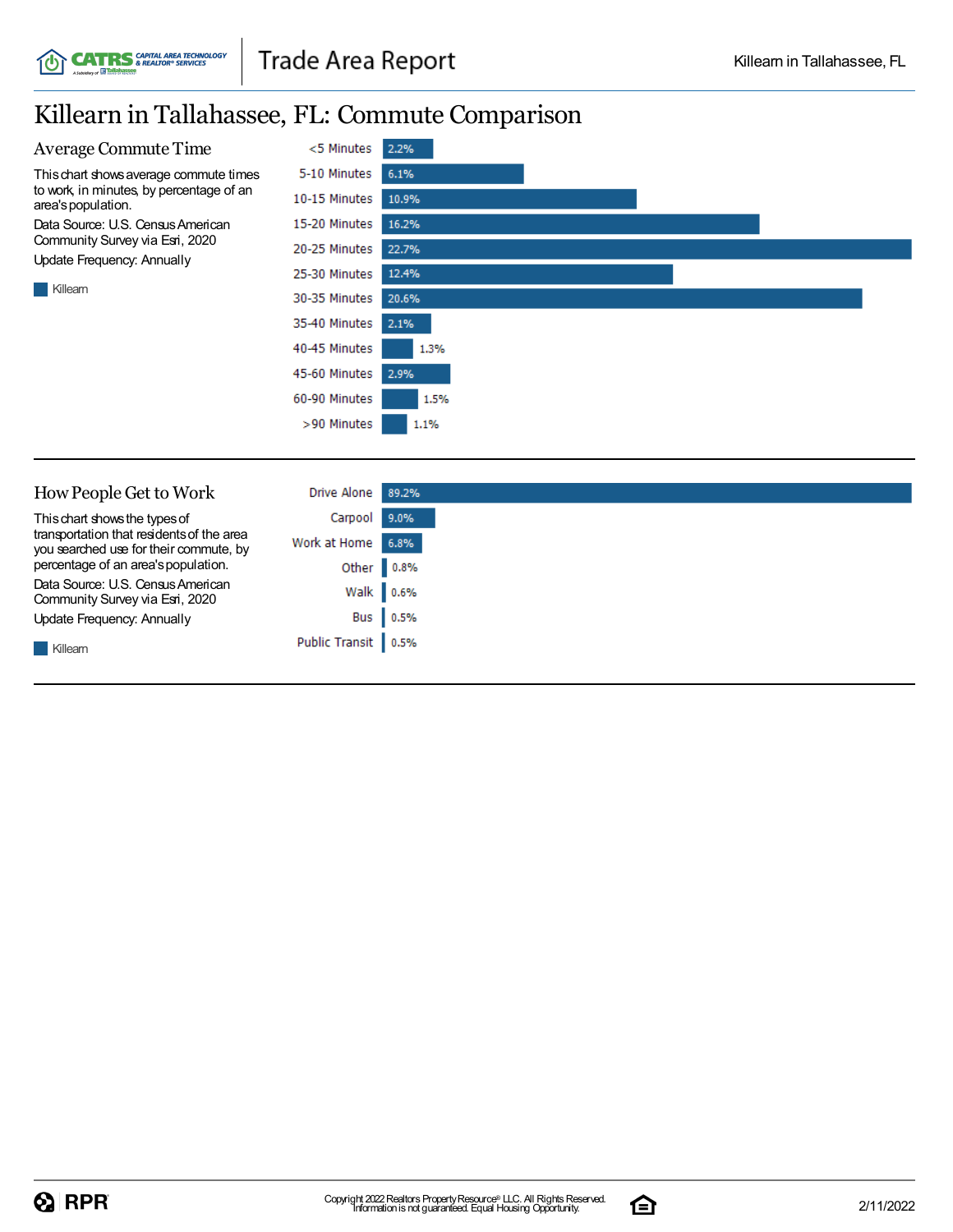# Killearn in Tallahassee, FL: Home Value Comparison

**CATRS** *CAPITAL AREA TECHNOLOGY* 

í¢

| Median Estimated Home Value                                                         | Killearn    | \$354,380 |  |
|-------------------------------------------------------------------------------------|-------------|-----------|--|
| This chart displays property estimates for                                          | Leon County | \$253,250 |  |
| an area and a subject property, where                                               | Florida     | \$344,180 |  |
| one has been selected. Estimated home<br>values are generated by a valuation        |             |           |  |
| model and are not formal appraisals.                                                |             |           |  |
| Data Source: Valuation calculations<br>based on public records and MLS sources      |             |           |  |
| where licensed                                                                      |             |           |  |
| Update Frequency: Monthly                                                           |             |           |  |
|                                                                                     |             |           |  |
|                                                                                     |             |           |  |
| 12 mo. Change in Median                                                             | Killearn    | $+16.7%$  |  |
| <b>Estimated Home Value</b>                                                         | Leon County | $+10.7%$  |  |
| This chart shows the 12-month change in<br>the estimated value of all homes in this | Florida     | +23.9%    |  |
| area, the county and the state. Estimated                                           |             |           |  |
| home values are generated by a<br>valuation model and are not formal                |             |           |  |
| appraisals.                                                                         |             |           |  |
| Data Source: Valuation calculations                                                 |             |           |  |
| based on public records and MLS sources<br>where licensed                           |             |           |  |
| <b>Update Frequency: Monthly</b>                                                    |             |           |  |
|                                                                                     |             |           |  |
|                                                                                     |             |           |  |
| <b>Median Listing Price</b>                                                         | Killearn    | \$355,000 |  |
| This chart displays the median listing                                              | Leon County | \$275,000 |  |
| price for homes in this area, the county<br>and the state.                          | Florida     | \$364,900 |  |
| Data Source: On- and off-market listings                                            |             |           |  |
| sources                                                                             |             |           |  |
| <b>Update Frequency: Monthly</b>                                                    |             |           |  |
|                                                                                     |             |           |  |
| 12 mo. Change in Median                                                             | Killearn    | $+22.4%$  |  |
| <b>Listing Price</b>                                                                | Leon County | $+12.2%$  |  |
| This chart displays the 12-month change                                             | Florida     | $+21.1%$  |  |
| in the median listing price of homes in<br>this area, and compares it to the county |             |           |  |
| and state.                                                                          |             |           |  |
| Data Source: On- and off-market listings                                            |             |           |  |
| sources<br>Update Frequency: Monthly                                                |             |           |  |
|                                                                                     |             |           |  |

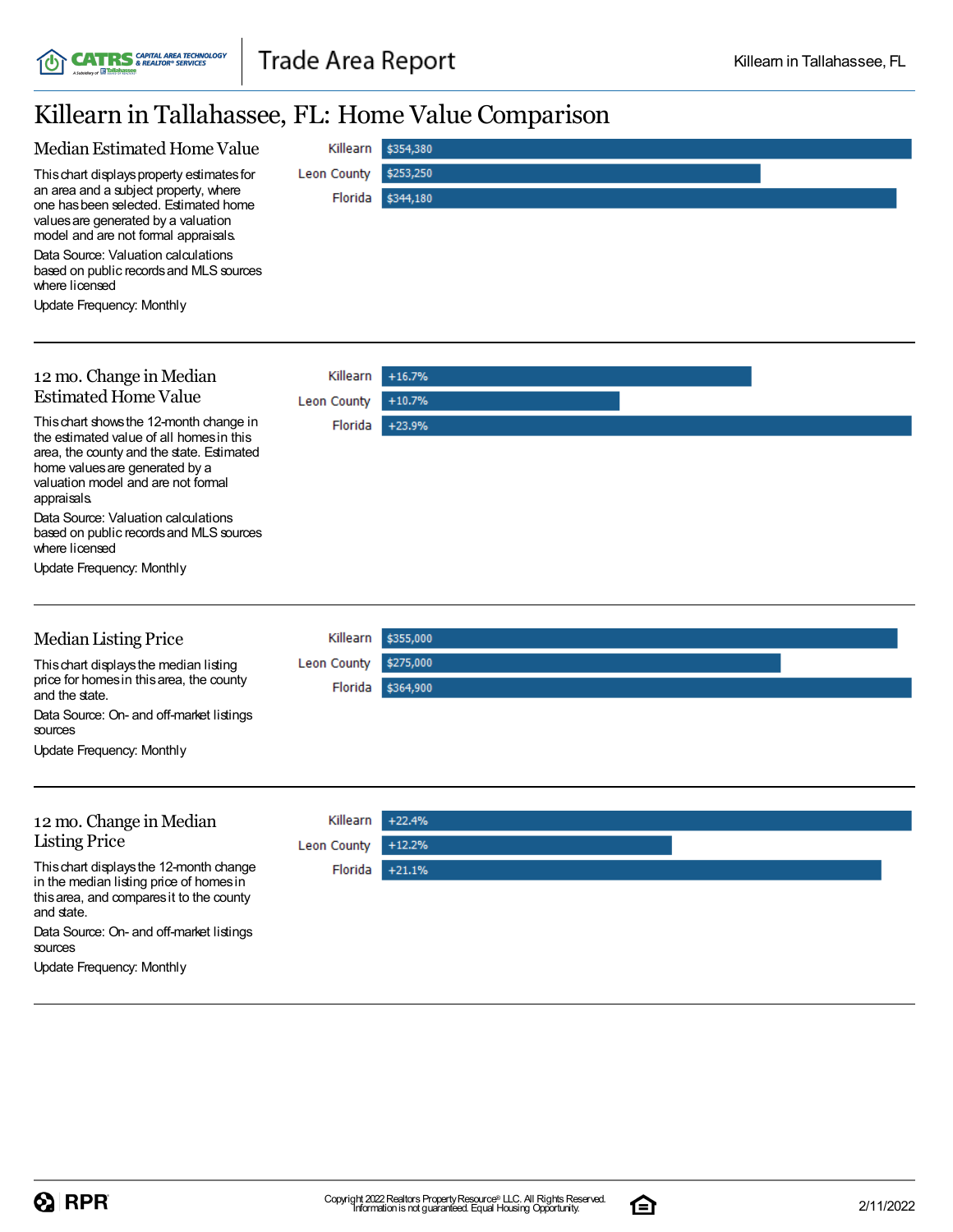

# Traffic Counts

| od Church <sup>t</sup><br>Rd<br>laclay School <sup>(2)</sup>                                | Ox Bottom R <sub>o</sub><br>(61)<br>Forsythe Way                                     | Thomasville Ro<br>Kerry Forest Pkuy<br>Velda Di                                                                 | <b>Bradfordville</b><br>정<br><b>Montford Middle School</b>                                                                    | R <sub>c</sub>                                                                   |
|---------------------------------------------------------------------------------------------|--------------------------------------------------------------------------------------|-----------------------------------------------------------------------------------------------------------------|-------------------------------------------------------------------------------------------------------------------------------|----------------------------------------------------------------------------------|
| Maclay Rd<br>Timberlane <sub>Ra</sub><br>Meridian Rd<br>Goo<br>nRd<br>Daily Traffic Counts: | rney Way<br>(319)<br>10<br>Up 6,000 / day<br>$6,001 - 15,000$                        | Celebration<br><b>Baptist Church</b><br>Shamrock St S<br>$\overline{\mathbf{w}}$<br>$\triangle$ 15,001 - 30,000 | Keyboard shortcuts Map data ©2022 Google Terms of Use Report a map error<br>$30,001 - 50,000$<br>$\triangle$ 50,001 - 100,000 | Miccosukee Rd<br>Miles Johnson<br>▲ Over 100,000 / day                           |
|                                                                                             |                                                                                      |                                                                                                                 |                                                                                                                               |                                                                                  |
| 55,591                                                                                      |                                                                                      |                                                                                                                 |                                                                                                                               |                                                                                  |
|                                                                                             | 53,112                                                                               | 13,794                                                                                                          | 13,330                                                                                                                        | 11,646                                                                           |
| 2021 Est. daily<br>traffic counts                                                           | 2021 Est. daily<br>traffic counts                                                    | 2021 Est. daily<br>traffic counts                                                                               | 2021 Est. daily<br>traffic counts                                                                                             | 2021 Est. daily<br>traffic counts                                                |
| Street: Thomasville Rd<br>Cross: Tallahassee Dr<br>Cross Dir: NE<br>Dist: 0.04 miles        | Street: Thomasville Rd<br>Cross: Thirlestane Rd<br>Cross Dir: SW<br>Dist: 0.04 miles | Street: Kerry Forest Pky<br>Cross: Velda Dairy Rd<br>Cross Dir: NW<br>Dist: 0.07 miles                          | Street: Killarney Way<br>Cross: Monaghan Dr<br>Cross Dir: NW<br>Dist: 0.05 miles                                              | Street: Killarney Way<br>Cross: Tullamore Ln<br>Cross Dir: W<br>Dist: 0.04 miles |
| Historical counts                                                                           | Historical counts                                                                    | Historical counts                                                                                               | Historical counts                                                                                                             | Historical counts                                                                |
| Year<br>Count Type<br>2011 $\triangle$<br>52,500 AADT                                       | Count Type<br>Year<br>2012<br>50,757<br><b>ADT</b>                                   | Year<br>Count Type<br>2011<br>13,524 ADT                                                                        | Count Type<br>Year<br>2005 12,913 AADT                                                                                        | Year<br>Count Type<br>2011<br>11,418 ADT                                         |

NOTE: Daily Traffic Counts are a mixture of actual and Estimates (\*)

**1998 29,483 ADT**

**1996 25,192 ADT**



**1997 25,500 AADT**

**1996 8,832 ADT**



**1996 14,258 ADT**

. . . . . . . . . . . . . . . . . . .